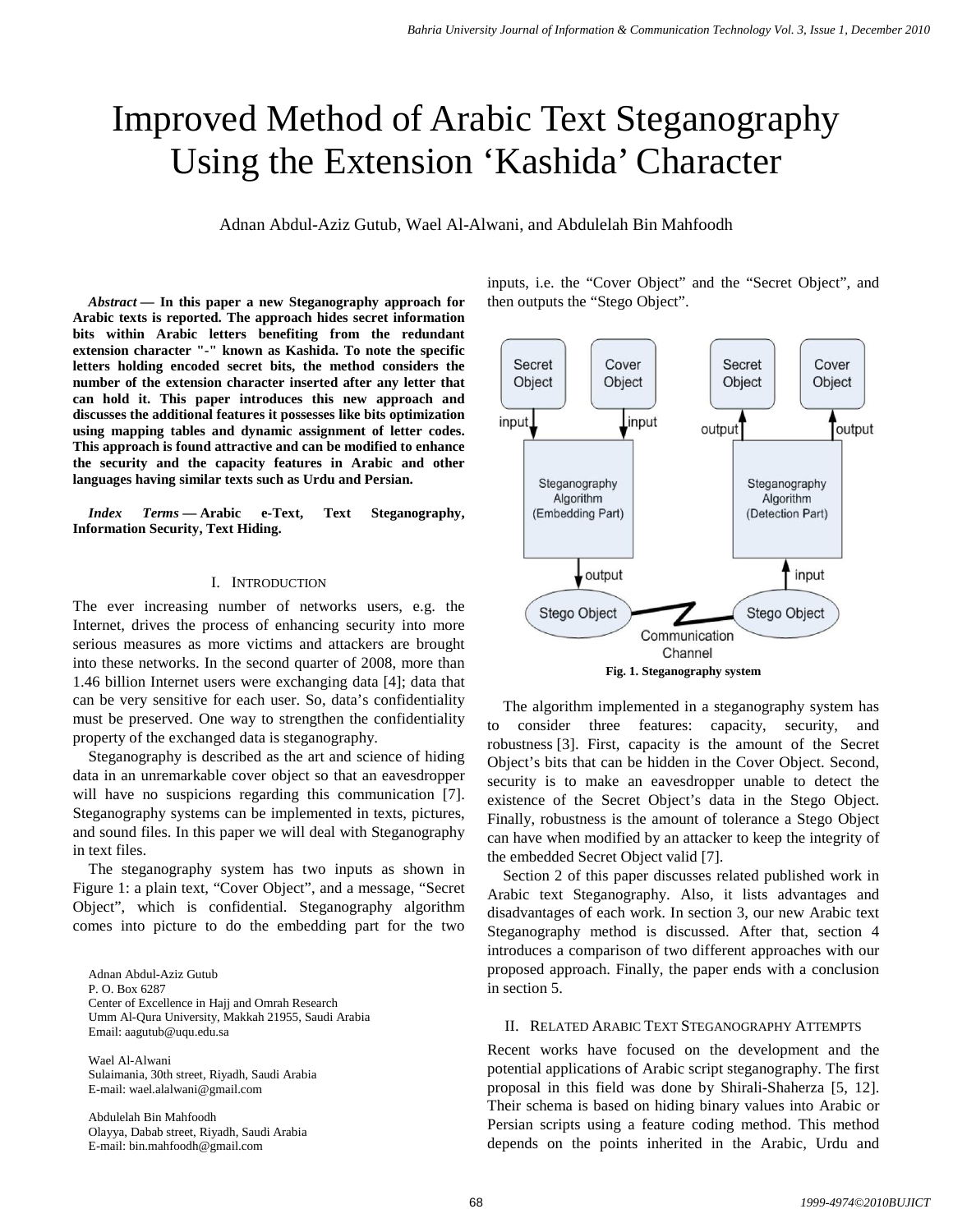Persian letters.

The points' location within the pointed letters hide information as follows: First, the length of the hidden information, i.e. the Secret Object, is looked at as binary with the first several bits. Then, the medium text, i.e. the Cover Object, is scanned. Whenever a pointed letter is detected, the location of the point may be affected if hidden binary value is one or zero. The location of the point is slightly shifted up if the hidden bit value is one as shown in figure 2; otherwise, the location remains unchanged [10].

This schema has many advantages; for example, it has high capacity in storing large number of hidden bits as the Arabic language has 15 letters out of 28 letters that have points. However, one of the main disadvantages of this method is in robustness. The output font is not standard. Moreover, the receiver will not be able to extract the secret message if the output font is not installed on his machine. Also, the hidden information can be lost in any retyping or scanning process.



**Fig. 2. Shifting the letter "Fa'a" point up to hide bit value equals 1**

Another proposal [6] aims to utilize the advantages of diacritics in Arabic scripts [11] to implement steganography. There are eight different diacritical symbols in Arabic, and they are used in this approach to hide binary bits in the original cover text. The team, who proposed this approach, found that in Standard Arabic, the frequency of one diacritic, namely Fat'ha, is equal to the total frequency of the other seven diacritics. So, they assigned in this approach the diacritic Fat'ha to the bit value equals one, and the remaining seven diacritics were assigned to the bit value equals zero.

To implement this approach, a diacritized Arabic text is used as a Cover Object. Then, a computer program reads the first bit of data needed to be embedded. If the first bit was a one and the first diacritic in the cover media was Fat'ha, the diacritic is kept in the cover media and the index for both the embedded data and the cover media is incremented. However, if the diacritic is not Fat'ha and the bit value is one, the diacritic is removed from the cover media and, in the same time, the index of the cover media only is incremented to read the next diacritic. The same process is implemented for the bit value zero, except that a zero will search for all the other seven diacritics instead of the Fat'ha. An example to this approach can be seen in figure 3.

The use of diacritics in Standard Arabic language is optional [11]. Moreover, it is uncommon nowadays to write a diacritized Arabic text. Therefore, a drawback for this approach is the high probability of raising suspicions for an eavesdropper about the existence of a secret message when using this approach. Another important drawback is that the receiver has to have the original text so that the extracting algorithm can compare the diacritics in the Stego Object with

the original Cover Object to extract the Secret Object.

| Cover Object  | حَدَّثَنَا سُفْيَانُ عَنْ يَحْيَى |
|---------------|-----------------------------------|
| Secret Object | $E7 (= 11100111)$                 |
| Stego Object  | حَدَثَنا سُقْيَان عَن يَحْيِي     |

**Fig. 3. Hiding "E7" using diacritics approach**

The work in [2] presents another approach that uses diacritics in Arabic scripts. This approach uses the idea of the way how computers display and print Arabic diacritic marks. When the code of a diacritic mark is encountered in almost all Arabic fonts, the corresponding image is rendered and displayed as an output without changing the place of the cursor. This leads to the possibility of inserting multiple diacritic marks in an almost invisible way. Then, a computer program can detect the presence of these multiple diacritics, extract them, and interpret the way they are inserted in the text according to any encoding scenario. There are two main approaches presented in this same idea: The textual approach, and the image approach.

The textual approach which chooses a font that hides multiple diacritics according to many encoding scenarios such as: the direct and blocked value scenarios and the RLE scenario. The differences between these scenarios vary among capacity, robustness, and security.

The image approach selects one of the Arabic fonts that can darken multiple occurrences of diacritics. The produced document should be converted into image in order to determine the level of the brightness and encode it into the corresponded meaning. There are some limitations in this approach such as the block or file size, but in general it has advantages in capacity, robustness, and security.

Another proposed approach [1,9,13,14] uses the redundant Arabic extension character "-" which is called "Kashida". We will use the word Kashida through out the context of this paper to indicate this extension character. Arabic language has 28 main letters and a Kashida character which is considered as a redundant character meant for formatting the Arabic electronic typing. However, due to the nature of Arabic writing, the Kashida character cannot be added at the beginning or ending of words. It can be added between connected letters in a word. Note that adding the Kashida character does not affect the Arabic contextual meaning [1,9].

In this approach presented in [1] and [9], if a Kashida is used after a pointed Arabic letter in the cover object, then a secret bit which equals to one is hidden. On the other hand, a secret bit equal to zero is hidden if an un-pointed Arabic letter is followed by a Kashida as shown in figure 4. Using this character enhances the features of security and robustness. But, it might have some drawbacks in capacity of the cover medium if the size of secret bits in the Secret Object is large.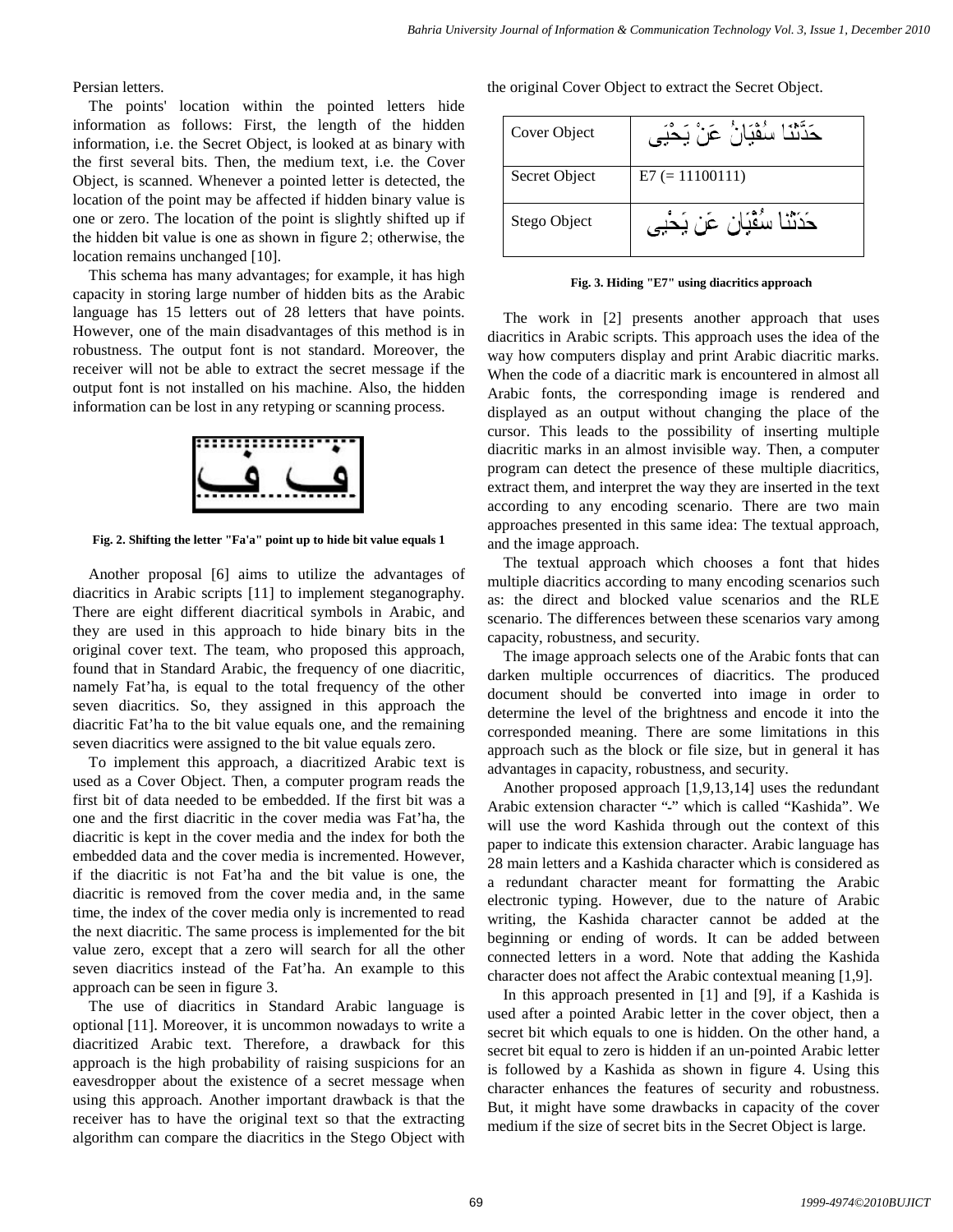| Secret bits            | 110010                                          |
|------------------------|-------------------------------------------------|
| Cover-text             | من حسن اسلام المر ء تركه مالا يعنيه             |
| Steganographic<br>text | من حسن اسلام المرء تركه مـالا يـعنيه<br>$+ + +$ |

**Fig. 4. Hiding secret bits using Kashida character**

### III. PROPOSED ARABIC TEXT STEGANOGRAPHY METHOD

The secret object is hidden in the form of zeros and ones which represents the 16-bit Unicode of each character (using the UTF-8 encoding scheme which uses 16 bits to represent one Arabic character [8]). A common drawback in all previous approaches is that they embed the bits without having some optimization. Meaning that, these approaches will embed the 16 bits of each character in the Cover Object. Our novel method benefits from the work with the Kashida character as proposed by Gutub and Fattani [1].

We will add one Kashida representing secret bit  $= 0$  and two consecutive Kashidas when bit  $= 1$ . The Kashida will be placed after any letter that can hold it. The optimization part of the algorithm deals with the message to be hidden, i.e. the Secret Object. As mentioned before, Arabic language has 28 main letters. But there are special forms of a letter like in letter "Alef  $()$ ":  $($ ,  $|$ ,  $|$ ,  $|$ ,  $\ldots$  ) which are used in Arabic writing and each one has a UTF-8 representation. So, the number of letters and forms sums up to more than 32 and less than 64. Since each letter and form is represented by 16 bits, we used a mapping table in which each letter was assigned, instead, a 6 bit code to save 10 bits. In the mapping table, we assigned the 6-bit codes starting from 000000 and incremented by one to all letters and forms ordered alphabetically. As a result, saving 10 bits by implementing the mapping table means, enhancing the capacity feature of this method.

One concern is that when the Cover Object for example is one page long and the Secret Object is only one word, then, the Stego Object will only contain Kashidas in the first few lines. So, this will be suspicious for an eavesdropper who might infer the existence of a hidden message in the text.

So, we solved this by creating a special character named "finishing character" which has the code 111111 and it will be embedded just after the last letter of the message, i.e. the Secret Object. After this "finishing letter", the algorithm will randomly add Kashidas to the whole text to enhance the security feature of this method. Finally, extracting the message from the Stego Object is done by collecting the Kashidas back and when 6 bits are collected, the algorithm checks the mapping table to determine the corresponding letter. When it detects the finishing character, it stops.

Figure 5 shows how the method works. The first letter in the Secret Object is "Ba'a" which has the code 000001 in the mapping table. We can see that the first and second letters in the first word in the Cover Object can hold Kashidas, so one Kashida is added after each one representing the first and

second 0 bits of the code 000001, as shown in the Stego Object. The third letter can not hold a Kashida, so it is kept as is. The second and third words in the Stego Object hold the 4th, 5th, and 6th zero bit of the code, i.e. 000001. Finally, the fourth word is holding two consecutive Kashidas representing the remaining bit of the code which is 1, i.e. 000001.

| <b>Secret Object</b> | بدأ اختبار                                                                                                                                                                                                                                           |
|----------------------|------------------------------------------------------------------------------------------------------------------------------------------------------------------------------------------------------------------------------------------------------|
| Cover Object         | ميزة هذا النوع من المعالجات أنه يقضى مدة<br>ثابتة في نتفيذ أي تعليمة، ومقدار هذا الوقت هو<br>دورة واحدة يحدد زمنها أطول تعليمة من<br>مجموعة التعليمات وهي نعليمة القراءة من<br>وحدة الذاكرة، وهذا يعني سهولة كبيرة في<br>تصميم المعالج               |
| Stego Object         | ميزة هذا النوع من المعالجات أنه<br>يقـضــى مـدة ثابـتـة فـى تنـفيـذ أي<br>تعليمة، ومقدار هذا الوقت هـو دورة<br>واحدة يحدد زمنها أطول تعليمة من<br>مجموعة التعليمات وهي تعليمة<br>التقراءة من وحدة الذاكرة، وهذا يعني<br>سهولة كبيرة في تصميم المعالج |

**Fig. 5. Embedding secret bits using Kashidas**

We found that adding one Kashida when the bit of the Secret Object is 0 and two consecutive Kashidas when the bit is 1 after any letter or form that can accept Kashidas is probably suspicious. An eavesdropper would find Kashidas at any applicable position for a Kashida in the Stego Object.

We propose a double impact solution that can increasingly enhance the capacity and the security feature. We modified the algorithm of our method to avoid adding Kashida when the letter code in the mapping table has two consecutive zero bits. In other words, the code of letter "Ba'a" which is 000001 will not be embedded in the Cover Object as: 1 Kashida, 1 Kashida, 1 Kashida, 1 Kashida, 1 Kashida, 2 Kashidas. Instead, it will be embedded as: no Kashida, no Kashida, 1 Kashida, 2 Kashidas. Obviously, we saved two more bits (Kashida) locations, which mean that this method will use only 4 Kashida locations to embed the 6-bit letter code. This allowed the absence of Kashidas in the Stego Object to remove the suspiciousness that may arise, i.e. improving the security feature of the method.

A final modification has been made to enhance the capacity more. We modified the method to check the Secret Object, before embedding it, and make statistics on it to find the most frequent (existing) letters. Then, the method will assign the letter code which have more consecutive zeros in the mapping table to the most frequent letters. For example, if we find that the Secret Object has the letter "Lam"  $(\bigcup)$  as the most frequent letter to occur and then the letter "Noon" (i), then the method will assign the codes 000000 to "Lam" and 000001 to "Noon" in the mapping table. Therefore, we will enhance the capacity by using the frequency of the occurrence of letters. By listing all the codes combinations that use 6 bits, we found that there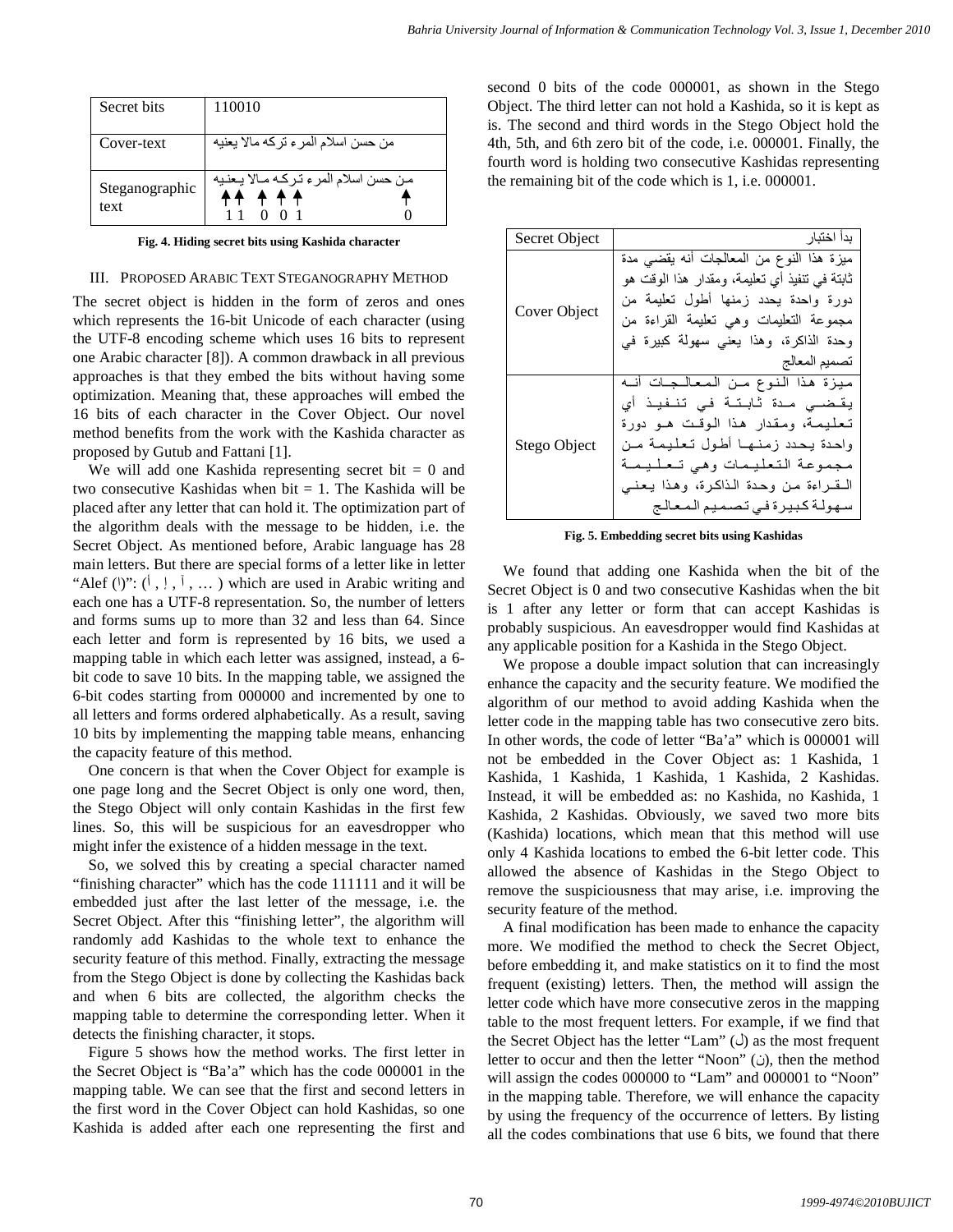are 13 codes which can be embedded using 4 Kashida locations such as 000010 and 010000. Hence, the method can assign these codes to the most 13 occurring letters. We also found that 29 code combinations can be embedded using 5 Kashida locations. As a result, these 29 codes will be assigned to the rest of the Arabic letters that exist in the Secret Object. Note that calculating the frequencies is a dynamic process and each time the Secret Object changes, the calculation is applied and hence, the assignment of codes for most occurring letters is changed accordingly.

## IV. COMPARISON WITH PUBLISHED METHODS

We tested three approaches to compare their results. The aim was to decide which approach efficiently maintains the capacity feature. The first approach was Shirali-Shaherza's approach and the second one was Gutub and Fattani's approach. The third approach was the enhanced version of our proposed approach which calculates statistics on the Secret Object to assign 6-bit codes, which need 4 or 5 Kashida locations, to the most frequently occurring letters.

The test was to embed a Secret Object which contains one five-letter word, i.e.  $5*16$  bits for each letter = 80 bits, in many different Cover Objects which contain, in average, 116 words. The results, as shown in table 1, show that using Shirali-Shaherza's approach, the Secret Object used, in average, 74.32% of the total capacity found in most of the Cover Objects. Gutub and Fattani's approach used, in average, 33.68%. Our enhanced version approach used, in average, 10.25% of the total capacity of each Cover Object which seems to mean that our approach outweighs the two other approaches in terms of capacity efficiency.

| RESULTS OF COMPARING THE DIFFERENT APPROACHES. |                               |  |
|------------------------------------------------|-------------------------------|--|
| Approach                                       | <b>Average Capacity Usage</b> |  |
|                                                | in Each Cover Object          |  |
| Shirali-Shaherza                               | 74.32%                        |  |
| (pointed letters)                              |                               |  |
| Gutub and Fattani                              | 33.68%                        |  |
| (Kashidas)                                     |                               |  |
| enhanced<br>Our                                | 10.25%                        |  |
| approach                                       |                               |  |

TABLE I

In terms of security feature, Shirali-Shaherza's method is probably the best method to maintain this feature especially if the points of the letters are so slightly shifted that is hard to notice them. Our enhanced approach is better than Gutub and Fattani's approach in terms of security feature because it inserts less number of Kashidas in different places that do not follow any kind of inserting patterns as used in Gutub and Fattani's approach, i.e. Gutub and Fattani's approach inserts Kashida after a pointed letter if the secret bit  $= 1$  and after an un-pointed letter if the bit  $= 0$ .

# V. CONCLUSION

This paper presents a very interesting and novel steganography method useful for Arabic and other similar languages. This method benefits from the feature of having the Kashida character in Arabic script "ـ". We use a mapping table in which each letter of the Arabic language is assigned a specific 6-bit code to save ten bits, as the letter's Unicode representation using UTF-8 consists of 16 bits. The Secret Object letters are transformed into secret bits using the corresponding code for each letter found in the mapping table. These secret bits are represented as follows: One extension letter will be inserted after a letter that can hold it from the Cover Object if the secret bit is 'zero'. The same process will happen if the secret bit is 'one', but with inserting two consecutive extension letters instead of one.

The method can be modified to remarkably enhance the capacity and to eliminate suspiciousness of an eavesdropper by not inserting extension letter to represent 2 consecutive zeros, if found, in the 6-bit code of a letter. Also, by checking the Secret Object before embedding it and make some statistics on it to determine the most frequent letters will make the method to be dynamic in regard of the assignment of codes in the mapping table, which will help to increase the capacity. This approach enhanced and featured security, capacity, and robustness, which makes it useful to help Arab users to exchange information through text documents and establish secure communication.

# ACKNOWLEDGMENT

We would like to thank King Fahd University of Petroleum and Minerals (KFUPM) for partially hosting this research. Special thanks to Dr. Ahmad Al-Mulhem the instructor of the course COE499: Network Security Engineering for his positive cooperation. Thanks to Center of Research Excellence in Hajj and Omrah, Umm Al-Qura University (UQU), Makkah, for moral support toward the achievements in this work.

# **REFERENCES**

- [1] Adnan Gutub and Manal Fattani, "A Novel Arabic Text Steganography Method Using Letter Points and Extensions", *WASET International Conference on Computer, Information and Systems Science and Engineering (ICCISSE)*, Vienna, Austria, May 25-27, 2007.
- [2] Adnan Gutub, Yousef Elarian, Sameh Awaideh, and Aleem Alvi, "Arabic Text Steganography Using Multiple Diacritics", *WoSPA 2008 – 5th IEEE International Workshop on Signal Processing and its Applications*, University of Sharjah, Sharjah, United Arab Emirates 18 – 20 MARCH 2008.
- [3] B. Chen and G.W. Wornell, "Quantization Index Modulation: A Class of Provably Good Methods for Digital Watermarking and Information Embedding," *IEEE Trans. Information Theory*, Vol. 47, No. 4, 2001, pp. 1423-1443.